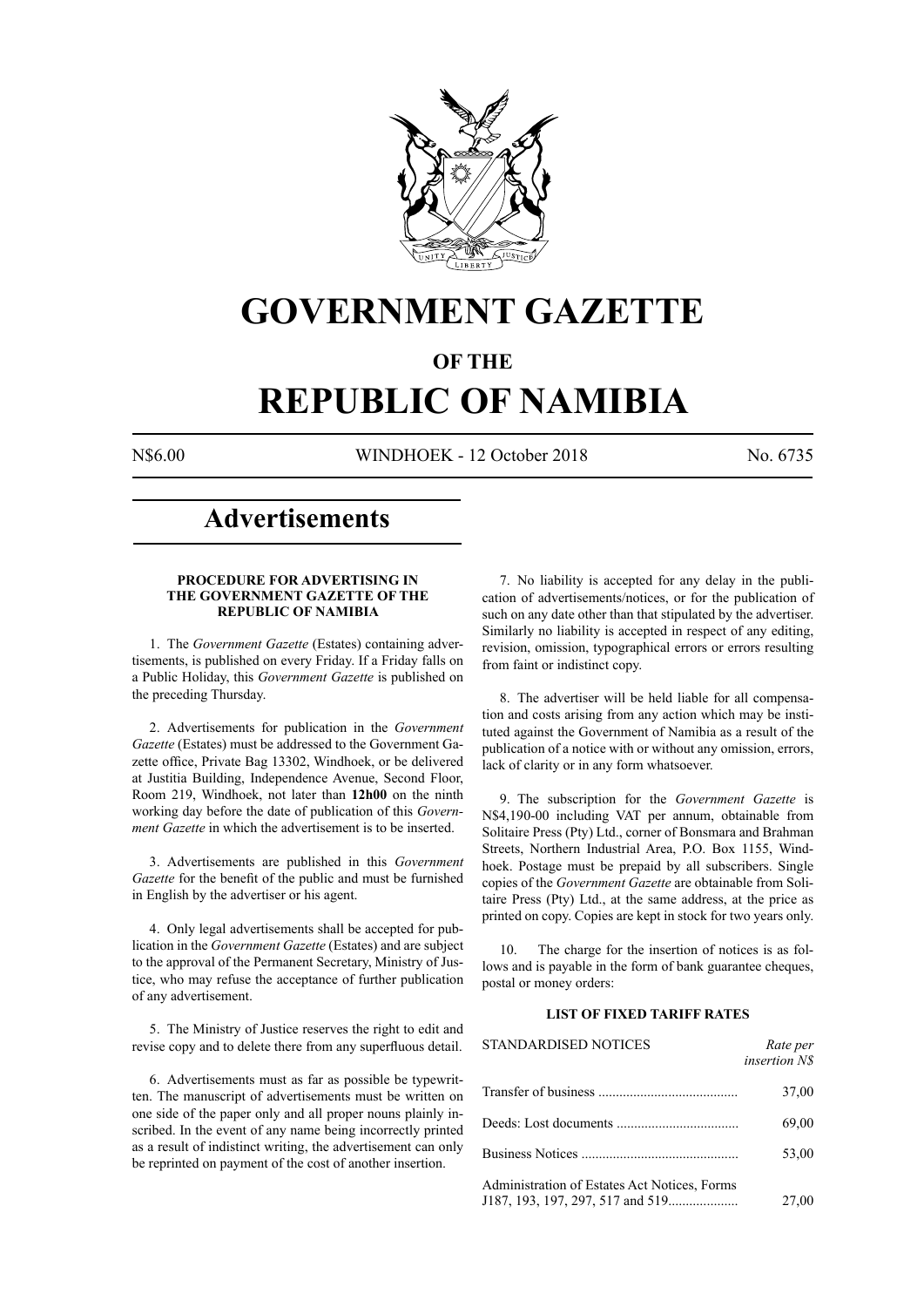| Insolvency Act and Companies Act Notices:                                                                                                                                                               | 48,00  |
|---------------------------------------------------------------------------------------------------------------------------------------------------------------------------------------------------------|--------|
| N.B. Forms 2 and 6 additional statements according<br>to word count table, added to the basic tariff.                                                                                                   | 333,00 |
| Naturalisation notices (including a reprint for the                                                                                                                                                     | 27,00  |
| Unclaimed moneys - only in the <i>Government</i><br>Gazette, closing date 15 January (per entry of                                                                                                      | 13,00  |
|                                                                                                                                                                                                         | 53,00  |
|                                                                                                                                                                                                         | 27,00  |
| NON-STANDARDISED NOTICES                                                                                                                                                                                |        |
| Company notices:                                                                                                                                                                                        |        |
| Short notices: Meetings, resolutions, offers of<br>compromise, conversions of companies, voluntary<br>windings-up, etc.: closing of members' registers<br>for transfer and/or declarations of dividends | 120,00 |
| Declaration of dividends with profit statements,                                                                                                                                                        | 267,00 |
| Long notices: Transfers, changes in respect of<br>shares or capital, redemptions, resolutions,                                                                                                          | 373,00 |
|                                                                                                                                                                                                         | 120,50 |

#### **FORM J 187**

#### **LIQUIDATION AND DISTRIBUTION ACCOUNTS IN DECEASED ESTATES LYING FOR INSPECTION**

In terms of section 35(5) of Act 66 of 1965, notice is hereby given that copies of the liquidation and distribution accounts (first and final, unless otherwise stated) in the estates specified below will be open for the inspection of all persons interested therein for a period of 21 days (or shorter or longer if specially stated) from the date specified or from the date of publication hereof, whichever may be the later, and at the offices of the Master and Magistrate as stated.

Should no objection thereto be lodged with the Master concerned during the specified period, the executor will proceed to make payments in accordance with the accounts.

2019/2016 SCHREUDER Beatrice Shellia Kathleen, 49030900342, Walvis Bay. Walvis Bay. Windhoek. Bank Windhoek Limited, Trust Department, P.O. Box 15, Windhoek.

1388/2017 NELL Erich Theodore, 47052800039, Erf No. 1868, Reinhard Shilongo Street, Tsumeb, 11 August 2017. Windhoek. Tsumeb. Standard Executors & Trustees, P.O. Box 2164, Windhoek, Namibia.

475/2018 HASHEELA Gerda, 34092500068, Onheleiwa Village, Omusati Region, Oshikanti. Oshakati. Windhoek. FNB Fiduciary Namibia (Pty) Ltd, P.O. Box 448, Windhoek, Namibia.

971/2018 TONNEMACHER Anna Maria Franziska, 41012700070, Upington. Supplementary. Windhoek.

| Liquidators' and other appointees' notices                    | 80,00                     |
|---------------------------------------------------------------|---------------------------|
| Gambling house licences/Liquor licences                       | 120,00                    |
| SALES IN EXECUTION AND OTHER PUBLIC SALES:                    |                           |
|                                                               | 207,00                    |
| Public auctions, sales, tenders and welfare<br>organisations: | 69.00<br>171,00<br>253,00 |
| ORDERS OF THE COURT                                           |                           |

| Provisional and final liquidations or                  |        |
|--------------------------------------------------------|--------|
|                                                        | 157,00 |
| Reduction of change in capital mergers, offers         |        |
|                                                        | 373,00 |
| Judicial managements, <i>curator bonis</i> and similar |        |
|                                                        | 373,00 |
|                                                        | 48,00  |
| Supersession and discharge of petitions (J.158)        | 40,00  |
|                                                        |        |

11. The charge for the insertion of advertisements other than the notices mentioned in paragraph 10 is at the rate of N\$13,00 per cm double column. (Fractions of a cm must be calculated as a cm).

12. No advertisements shall be inserted unless the charge is prepaid. Cheques, drafts, postal or money orders must be made payable to the Ministry of Justice, Private Bag 13302, Windhoek.

Windhoek. FNB Fiduciary Namibia (Pty) Ltd, P.O. Box 448, Windhoek, Namibia.

1130/2018 MIKAEL Job Iileka, 63070210074, Katutura, Windhoek. Windhoek. FNB Fiduciary Namibia (Pty) Ltd, P.O. Box 448, Windhoek, Namibia.

1563/2017 GEURTSE Jacobus Albertus, 520916- 00741, Walvis Bay. Winefried Christina Geurtse, 54122000335. Walvis Bay. Windhoek. F.M. Oehl Trust cc, P.O. Box 90290, Windhoek.

1257/2017 VAN ZYL Catharina Gertruida Steyn, 27110500071, Windhoek. Windhoek. F.M. Oehl Trust cc, P.O. Box 90290, Windhoek.

1106/2015 KALINGODI Jeremia, 70060401001, Erf No. 3159, Sunbird Street, Narraville, Walvis Bay. Martha Nuukongo Kalingodi, 6208260000781. Walvis Bay. Windhoek. Dr. Weder, Kauta & Hoveka Inc., 3rd Floor, WKH House, Jan Jonker Road, Ausspannplatz, P.O. Box 864, Windhoek, Namibia.

1578/2018 JOACHIM Maria Kunyanda, 59101- 500899, Rundu. Windhoek. Rundu. Martha S.L. Dobberstein, P.O. Box 5924, Ausspannplatz, Windhoek, Namibia.

1573/2017 RUCK Adolar Arthur Hilmar, 42090- 800178, No. 10 Amasoniet Street, Eros, Erf No. 461, Erospark, Windhoek. Brigitte Bartsch-Ruck. Windhoek. Windhoek. Ellis & Partners Legal Practitioners, 8 Sinclair Street, P.O. Box 9100, Klein Windhoek, Windhoek.

350/2014 UIRAB Esau, 46080210029, Khomas, 22 June 2006. Sofia Uiras, 51110400209. Windhoek. Kamu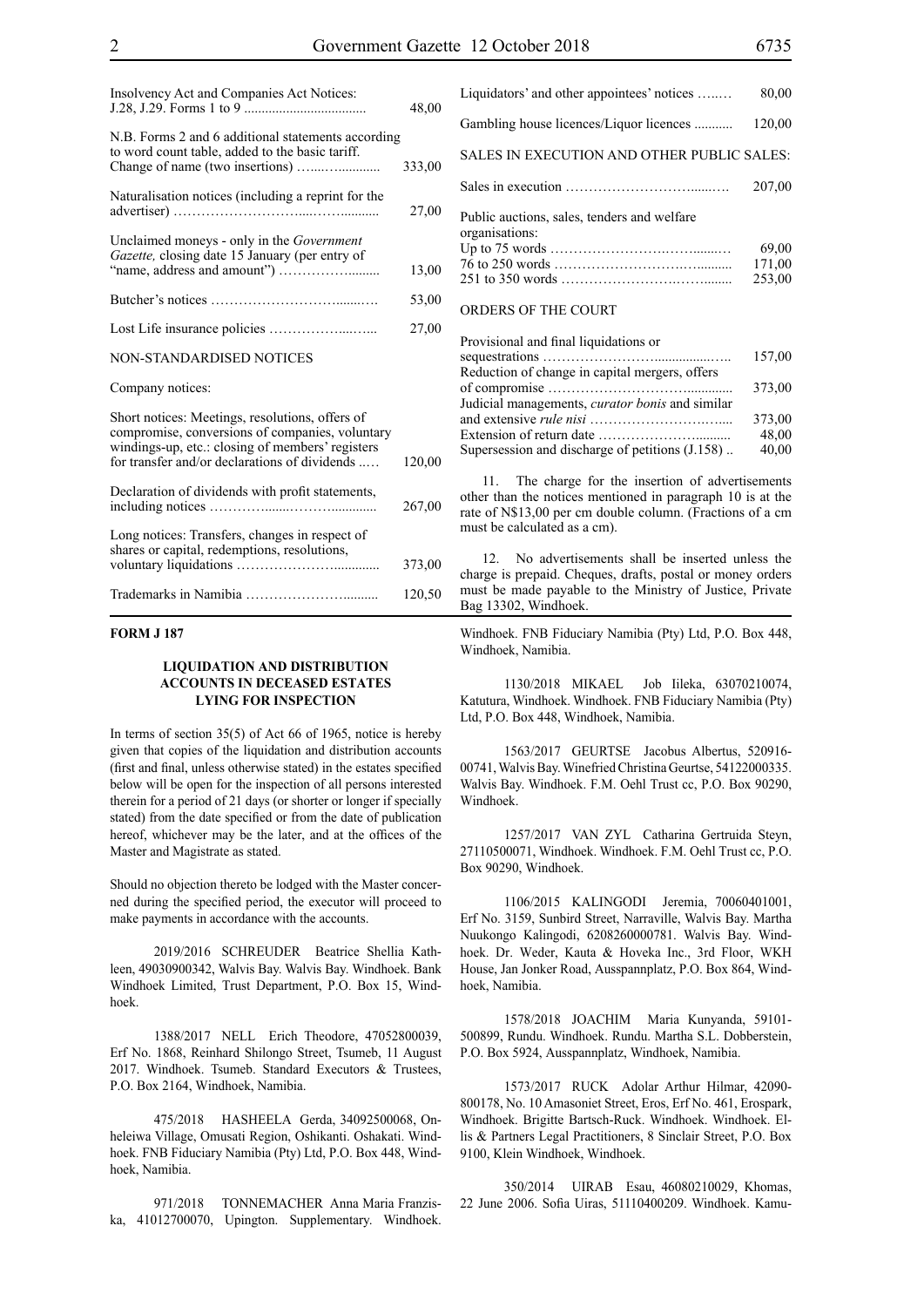hanga Hoveka Samuel Inc., Unit 2, 20 Feld Street, P.O. Box 87350, Eros Park, Windhoek.

747/2017 HAIKERA Alfons Sindimba, 620606- 01894, Rundu. Rundu. Windhoek. Sibeya & Partners Legal Practitioners, No. 9 March Street, Windhoek-North.

2235/2015 NZWALA Charles, 59060601807, Katima Mulilo. Katima Mulilo. Windhoek. Sibeya & Partners Legal Practitioners, No. 9 March Street, Windhoek-North.

1205/2012 KAUMBI Jochbeth Kaamuinjo, 59092- 700215, Erf 1016, Iilongwe Street, Wanaheda, Windhoek. Windhoek. Christian Gwana Nambahu, P.O. Box 98780, Pelican Square, Windhoek.

1568/2017 JUHANAK Jiri, 4704230100124, Windhoek. Windhoek. F.M. Oehl Trust cc, P.O. Box 90290, Windhoek.

#### **FORM J 193**

#### **NOTICE TO CREDITORS IN DECEASED ESTATES**

All persons having claims against the estates mentioned below are hereby called upon to lodge their claims with the executors concerned, within 30 days (or otherwise as indicated) calculated from the date of publication hereof. The information is given in the following order: Estate number, surname and Christian names, date of birth, identity number, last address, date of death; surviving spouse's names, surname, date of birth and identity number; name and address of executor or authorised agent, period allowed for lodgement of claims if other than 30 days.

202/2018 TJAVERUA Magdalena, 33070700748, Khomas, 29 January 2017. Windhoek. Windhoek. Kamuhanga Hoveka Samuel Inc., Unit 2, 20 Feld Street, P.O. Box 87350, Eros Park, Windhoek.

1305/2018 BRUSSEL John Johannes, Windhoek, 3 July 1958, 58070300132, Erf 373, Narraville, Extension 2, Walvis Bay, 17 February 2018. Gisela Maria Brussel, 60022200177. Standard Executors & Trustees, P.O. Box 2164, Windhoek, Namibia.

1342/2018 GOWASEB Moses Thobile, Windhoek, 13 April 1975, 75041310057, No. 7400, Kuisebmund, Walvis Bay, 28 July 2018. Pauline Vute Gowases, 80061810037. Standard Executors & Trustees, P.O. Box 2164, Windhoek, Namibia.

1491/2018 NASHIHANGA Samuel, Windhoek, 2 September 1955, 55090200017, Otjiwarongo, 6 August 2018. FNB Fiduciary Namibia (Pty) Ltd, P.O. Box 448, Windhoek, Namibia.

1406/2018 VAN STRAATEN Wilhelmina, Windhoek, 19 September 1963, 6309190038082, Windhoek, 12 July 2018. Bank Windhoek Ltd, P.O. Box 15, Windhoek.

1485/2018 CROZA Ivan Eurite, Windhoek, 17 October 1940, 40101710038, Walvis Bay, 20 July 2018. Maria Magrieta Croza, 26 September 1943, 43092610016. Bank Windhoek Ltd, P.O. Box 15, Windhoek.

1455/2018 BOSHOFF Hendrik Johannes, Windhoek, 21 December 1960, 60122100239, Windhoek, 23 August 2018. Elsje Boshoff, 2 November 1960, 60110200365. Bank Windhoek Ltd, P.O. Box 15, Windhoek.

1492/2018 SCHLECHTER Hendrik Johannes, Windhoek, 28 November 1938, 38112800030, Henties Bay, 28 June 2018. Bank Windhoek Ltd, P.O. Box 15, Windhoek.

1410/2018 ESTERHUYSE Marthinus Andries, Windhoek, 24 November 1933, 33112400038, Huis Deon Louw, Gobabis, 14 August 2018. Martha Wilhelmina Esterhuyse, 25 July 1942, 42072500109. Kempen-Maske Legal Practitioners, P.O. Box 55, Gobabis.

1297/2018 KAHLE Leselotte Valesca Eva Bertha, Windhoek, 30081000472, Susanne Grau Heim, No. 29 Bismarck Street, Windhoek, Namibia, 13 July 2018. Advance Wealth Management (Pty) Ltd, P.O. Box 86568, Eros, Windhoek.

1257/2018 KRITZINGER Dorothea Maria, Windhoek, 27 March 1951, 51032700130, No. 71 Mose Tjitendero Street, Windhoek, Namibia, 13 July 2018. Old Mutual Trust, P.O. Box 165, Windhoek.

1398/2018 SCHEEPERS Johan, Windhoek, 9 November 1941, 41110900171, No. 83 Andimba Toiva ya Toiva Street, Suiderhof, 19 August 2018. Dr. Weder, Kauta & Hoveka Inc., 3rd Floor, WKH House, Jan Jonker Road, Ausspannplatz, P.O. Box 864, Windhoek, Namibia.

1586/2011 DAVID Tomas, 4 April 1963, 63040- 401742, Erf No. 1688, Goreangab, Windhoek, Khomas Region, Namibia, 20 September 2011. Ndazilepo Ndjene, 22 July 1983, 83072210845. Ueitele & Hans Legal Practitioners, No. 28 Beethoven & Wagner Street, Windhoek-West, Windhoek, Namibia.

20/2009 OOR Diasy Gertrud, 9 February 1957, 57020900283, Erf 424, Garnet Street, Khomasdal, Windhoek, Khomas Region, Namibia, 25 December 2009. Ueitele & Hans Legal Practitioners, No. 28 Beethoven & Wagner Street, Windhoek-West, Windhoek, Namibia.

1197/2018 KUTAA Kanaviria Erika, Windhoek, 8 May 1962, 62050810040, Erf No. 1494, Vistula Street, Wanaheda, Windhoek, 15 July 2018. Kangueehi & Kavendjii Inc, Erf 3956, cnr Hosea Kutako & Riggenbach Street, P.O. Box 98511, Windhoek.

815/2018 HOABEB Dantago Nicodemus, Windhoek, 18 December 1955, 55121800231, Erf 628, 1 Hadeda Street, Hochland Park, Windhoek, 18 April 2018. Harmony Capital Investments (Pty) Ltd, P.O. Box 6507, Ausspannplatz, Windhoek.

805/2018 DOESES Magret Montalize, Windhoek, 30 August 1976, 67083000867, Martin Luther High School, Okambahe, Erongo Region, 3 December 2017. Harmony Capital Investments (Pty) Ltd, P.O. Box 6507, Ausspannplatz, Windhoek.

1412/2018 ABRAHAMS Stella Maris, Windhoek, 21 August 1968, 68082100591, Erf 1404, Ghanzi Street, Otjomuise, 19 August 2018. Namib Capital Investments cc, P.O. Box 80455, Olympia, Windhoek.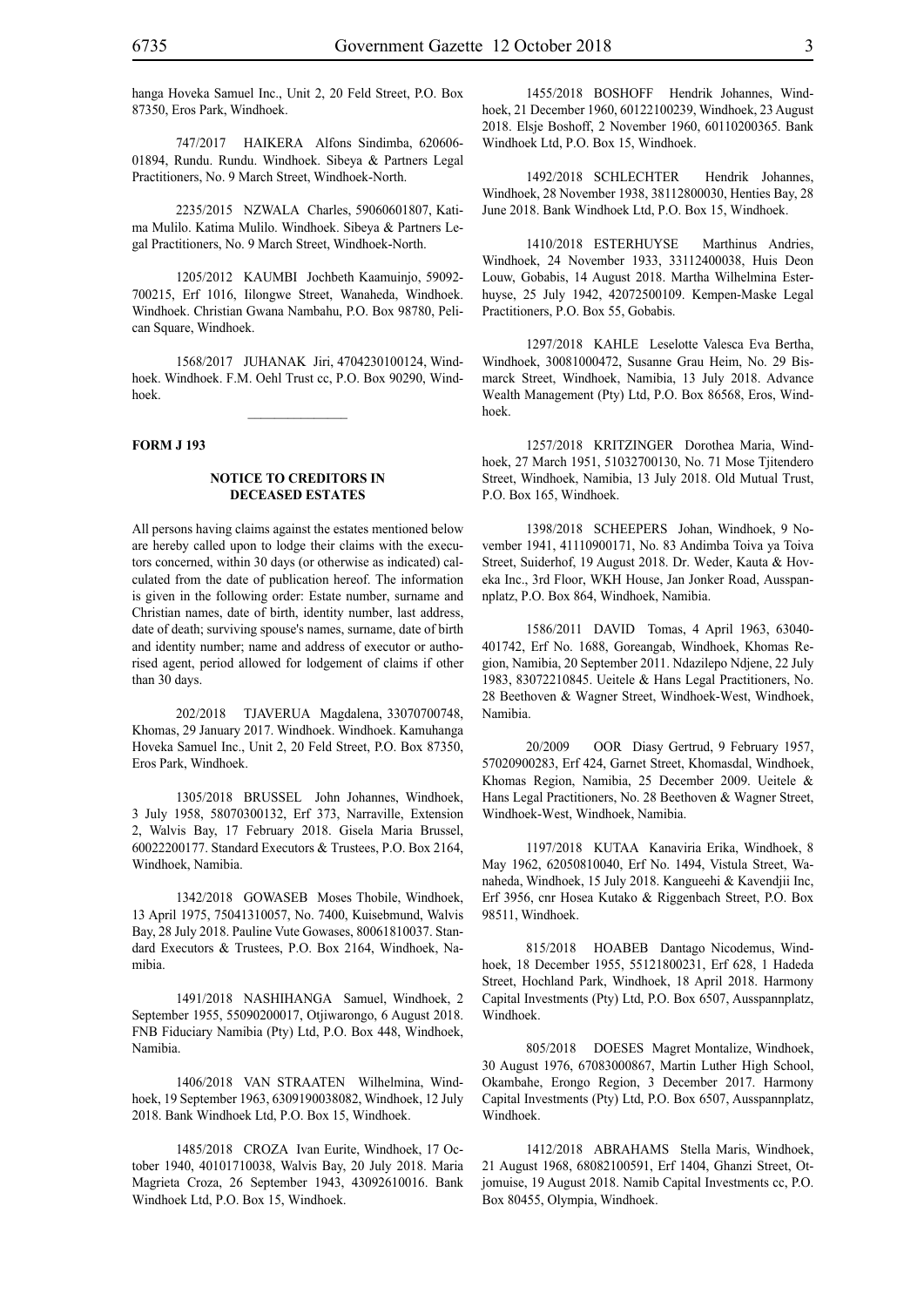309/2018 KEIB Rudolf, Windhoek, 7 December 1963, 63120700223, Erf No. 248, Arandis, 29 August 2005. Johanna Keis, 20 March 1967, 67030200444. Namib Capital Investments cc, P.O. Box 80455, Olympia, Windhoek.

875/2018 GAROËS Alwina, Windhoek, 9 March 1968, 68030900996, Erf 3310, Mondesa, Swakopmund, 14 August 2017. Namib Capital Investments cc, P.O. Box 80455, Olympia, Windhoek.

624/2016 KAZONDUNGE Ruth, Windhoek, 12 November 1942, 42111200648, Erf 5175, Siegfried Tjitemisa Street, 22 April 2016. Namib Capital Investments cc, P.O. Box 80455, Olympia, Windhoek.

1314/2018 PIETERS Moses David, Windhoek, 4 June 1956, 56060400396, Erf 09, Gemsbok Street, Mariental, 5 February 2018. Losia Pieters, 15 May 1958, 58051500296. Namib Capital Investments cc, P.O. Box 80455, Olympia, Windhoek.

1300/2018 GOMEB Deon Esley, Windhoek, 15 April 1979, 79041510087, Erf 321, Unit 2, 2nd Street East, Walvis Bay, 21 July 2018. Delila Gomes, 13 December 1982, 82121310339. Namib Capital Investments cc, P.O. Box 80455, Olympia, Windhoek.

2083/2015 HARAEB Hiskia, Windhoek, 21 September 1953, 5309210500091, Erf 3294, Troas Street, Katutura, 23 June 1997. Katrina Horaeb, 8 November 1952, 52110800135. Namib Capital Investments cc, P.O. Box 80455, Olympia, Windhoek.

1262/2018 GURIRAB Andreas, Windhoek, 13 March 1961, 61031300120, Erf 186, Omaruru, 2 August 2018. Namib Capital Investments cc, P.O. Box 80455, Olympia, Windhoek.

262/2018 PETRUS Moses, Windhoek, 19 September 1959, 59091900377, Erf 5824, Khomasdal, 31 December 2006. Namib Capital Investments cc, P.O. Box 80455, Olympia, Windhoek.

1430/2018 GAWESEB Hendrik, Windhoek, 25 June 1968, 68062500314, 17 Kaino Street, Walvis Bay, 22 July 2018. Julia Harases, 25 February 1967, 67022510016. Namib Capital Investments cc, P.O. Box 80455, Olympia, Windhoek.

1391/2018 JAGGER Franzina, Windhoek, 15 March 1972, 72031500279, Erf 2964, Elim Street, Soweto, Katutura, 3 August 2018. Namib Capital Investments cc, P.O. Box 80455, Olympia, Windhoek.

1011/2018 BAISAKO Asor Takataeo, Windhoek, 27 August 1979, 79082710072, Erf 863, Aroabweg Street, Keetmanshoop, 6 June 2018. Anna Baisako, 30 December 1982, 82123010081. Namib Capital Investments cc, P.O. Box 80455, Olympia, Windhoek.

2099/2015 KRISTIAAN Gabriel, Windhoek, 17 May 1991, 91051700493, Oshigambo Village, Oshikoto, 24 November 2015. Monika Jafet, 8 August 1962, 62080801627. Namib Capital Investments cc, P.O. Box 80455, Olympia, Windhoek.

1431/2018 GARISES Constansia, Windhoek, 21 March 1956, 56032100022, Otjibingwe, 30 August 2018. Namib Capital Investments cc, P.O. Box 80455, Olympia, Windhoek.

1251/2018 SHIKONGO Menesta, 35122000204, Khomas, 1 May 2018. Windhoek. Windhoek. Shilunga Estates Consultants, Office No. 9, 2nd Floor, Atlas House, 177 Sam Nujoma Drive, Windhoek.

 $\frac{1}{2}$ 

#### **FORM J28**

#### **ESTATES OR COMPANIES SEQUESTRATED OR WOUND UP PROVISIONALLY**

Persuant to section 17(4) of the Insolvency Act 1936, section 356(1) of the Companies Act, 2004 (read with section 66(1) of the Close Corporation Act No. 26 of 1988), notice is hereby given by the Master of the High Court, Namibia, that estates or companies/close corporations mentioned below have been sequestrated or wound up by order of the said Court.

W14/18 **Namibia Sales & Marketing cc.** Date upon which rule nisi issued: 27 October 2017. Date upon which final order made: 8 December 2017. Upon the application of: Namibia Sales & Marketing cc.

 $\frac{1}{2}$ 

## **FORM 1**

## **APPOINTMENT OF TRUSTEES AND LIQUIDATORS AND PROOF OF CLAIMS IN SEQUESTRATED ESTATES OR COMPANIES BEING WOUND UP**

Pursuant to subsection (3) of section fifty-six, section seventyseven and subsection (3) of section forty of the Insolvency Act, 1936, section 339, 366, 375 (5)(b) and 402 of the Companies Act, 2004, notice is hereby given that the persons mentioned below have been appointed trustee or liquidators, as the case may be, and that persons indebted to the estate or companies are required to pay their debts to them forthwith unless otherwise indicated.

Meetings of creditors of the said estate or companies will be held on the dates and the times and places mentioned below, for proof of claims against the estates or companies, for the purpose of receiving the trustees' or liquidators' reports as to the affairs and conditions of the estates or companies and for giving the trustees or liquidators directions concerning the sale of recovery or any matter relating to the administration thereof.

W10/18 **Rendsburger Motor Sales cc (previously known as Lubbe Motor Group cc)** (In Liquidation). I.R. McLaren, Liquidator, Bruni & McLaren, P.O. Box 11267, Klein Windhoek. 24 October 2018 at 10h00 before the Master of the High Court, Windhoek. First and second meeting of members and creditors.

#### **FORM 4**

## **LIQUIDATION ACCOUNTS AND PLANS OF DISTRIBUTION OR CONTRIBUTION IN SEQUESTRATED ESTATES OR COMPANIES BEING WOUND UP**

Pursuant to section 77 of the Co-operatives Act, 1996 (as amended) notice is hereby given that the liquidation accounts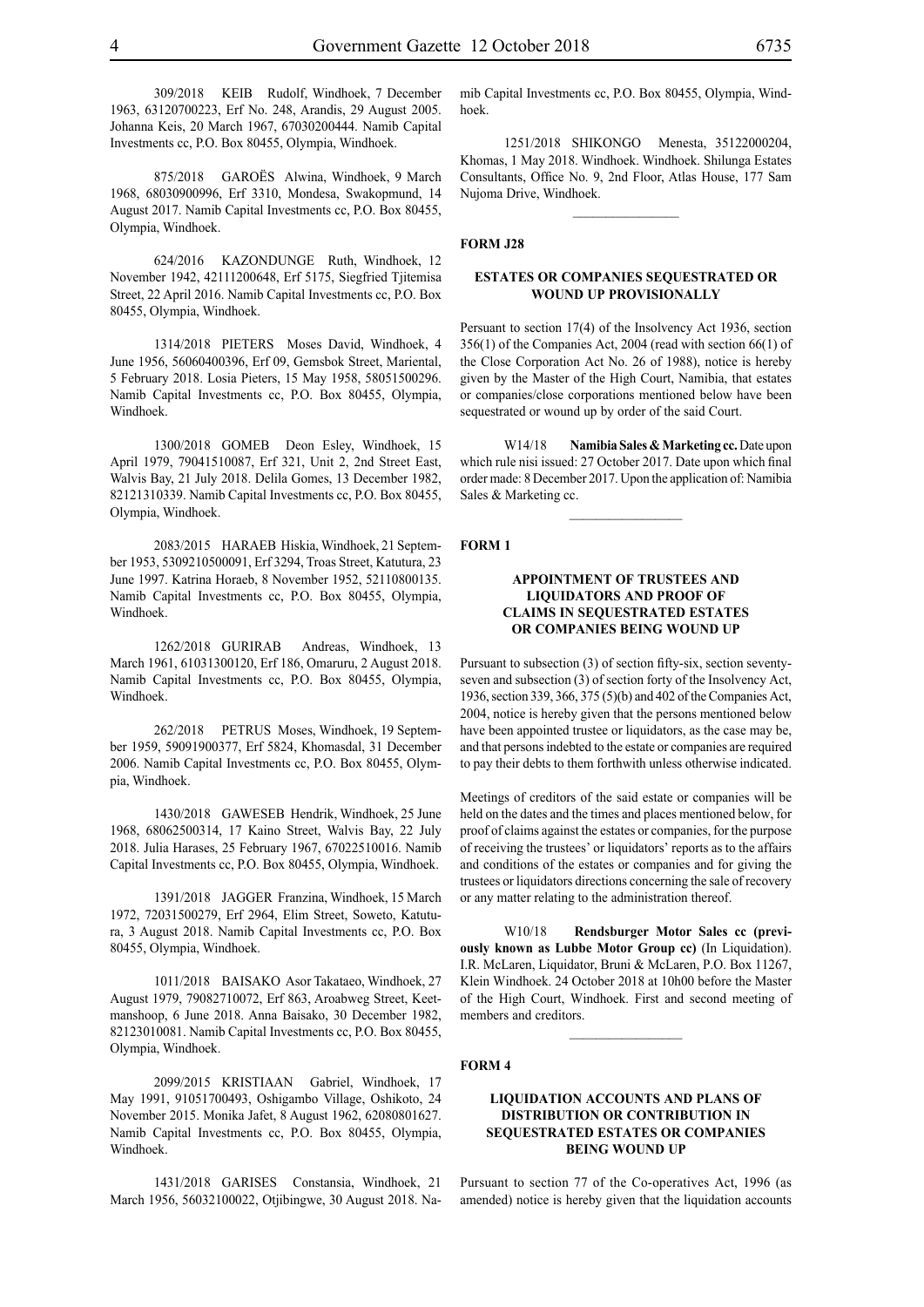and plans of distribution or contribution in the estates or companies/cooperatives mentioned below, will lie for inspection of creditors at the offices of the Registrar of Co-operatives, Luther Street, Windhoek and Investment Trust Company (Pty) Ltd .The particulars given are the following order: Name and description of estate/cooperative, description of account, place of account lying for inspection.

W19/13 **Silverstreams Farming cc** (In Liquidation). First and Final Liquidation and Distribution Account. Office of the Master of the High Court, Windhoek and Magistrate Karasburg for a period of 14 days as from 12 October 2018. I.R. McLaren, Liquidators, Bruni & McLaren, P.O. Box 11267, Klein Windhoek.

W19/15 **Insolvent Estate: B.C. Nolte**. First and Final Liquidation and Distribution Account. Office of the Master of the High Court, Windhoek and Magistrate Gobabis for a period of 14 days as from 12 October 2018. I.R. McLaren, Liquidators, Bruni & McLaren, P.O. Box 11267, Klein Windhoek.

## **CASE No. HC-MD-CIV-ACT-CON-2017/03122 IN THE HIGH COURT OF NAMIBIA**

 $\frac{1}{2}$ 

In the matter between:

**FIRST NATIONAL BANK OF NAMIBIA LTD** Plaintiff

and

#### **ARNOLD MARTHINUS KHAEBEB** Defendant

## **NOTICE OF SALE IN EXECUTION OF IMMOVABLE PROPERTY**

Pursuant to a Judgment of the above Honourable Court granted on **12 OCTOBER 2017** the following immovable property will be sold with reserve prices of N\$26,294.82 (in favour of Bank Windhoek) and voetstoots by the Deputy Sheriff of the District of **RUNDU** on **25 OCTOBER 2018** at **10h00** in the morning infront of the MAGISTRATE COURT.

SITUATE: In the Municipality of Rundu (Registration Division "B")

- MEASURING: 621 (six two one) square metres
- CONSISTING OF: 2 x Bedrooms, 1 x Bathroom, Lounge, Kitchen and Burglar Bars

The "Conditions of Sale-in-Execution" will lie for inspection at the office of the Deputy Sheriff at RUNDU and at the Head Office of Plaintiff at WINDHOEK and Plaintiffs Attorneys, Fisher, Quarmby & Pfeifer, at the undermentioned address.

Dated at WINDHOEK this 5th day of SEPTEMBER 2018.

FISHER, QUARMBY & PFEIFER LEGAL PRACTITIONER FOR Plaintiff c/o Robert Mugabe & Thorer Streets entrance on Burg Street P 0 Box 37 **WINDHOFK** 

## **IN THE MAGISTRATE'S COURT FOR THE DISTRICT OF WINDHOEK**

#### **HELD AT WINDHOEK CASE NO. 7744/2017**

In the matter between:

## **SACKEY VIV TUNEEKO** Plaintiff

and

**ERICKSON KAFUNGA** Defendant

## **NOTICE OF SALE IN EXECUTION**

In execution of a Judgment of the above Honourable Court in the above action, a sale without reserve, will be held by the Messenger of the court, **WINDHOEK**, at Katutura Magistrate's Court, on **Wednesday 14 November 2018**, at **10H00**, of the under mentioned property:

| <b>CERTAIN:</b> | Erf No. 364, Hakahana                                                               |
|-----------------|-------------------------------------------------------------------------------------|
| SITUATE:        | In the Municipality of Windhoek<br>(Registration Division "K")<br>Khomas Region     |
| MEASURING:      | 167 (one six seven) square metres                                                   |
|                 | IMPROVEMENTS: Kitchen, Lounge, 2 x Bedroom, Garage<br>and 1 x outside toilet/shower |

TERMS 10% of the purchase price and the auctioneers' commission must be paid on the date of the sale. The further terms and conditions of the sale will be read prior to the auction and lie for inspection at the office of the Messenger of the court, WINDHOEK and at the offices of the execution creditor's attorneys.

DATED at WINDHOEK this 26th day of SEPTEMBER 2018

DR WEDER KAUTA & HOVEKA INC. Legal Practitioner for Plaintiff WKH HOUSE Jan Jonker Road Ausspannplatz **WINDHOEK** 

## **IN THE MAGISTRATE'S COURT FOR THE DISTRICT OF WINDHOEK**

 $\frac{1}{2}$ 

## **HELD AT WINDHOEK CASE NO: 1542 OF 2017**

In the matter between:

**BODY CORPORATE OF FLAMICAN PARK** Execution Creditor

and

**OSCAR ELAGO** Execution Debtor

## **NOTICE OF SALE IN EXECUTION**

IN EXECUTION of a Judgment granted by the above Honourable Court against the Execution Debtor on **2 May 2017**,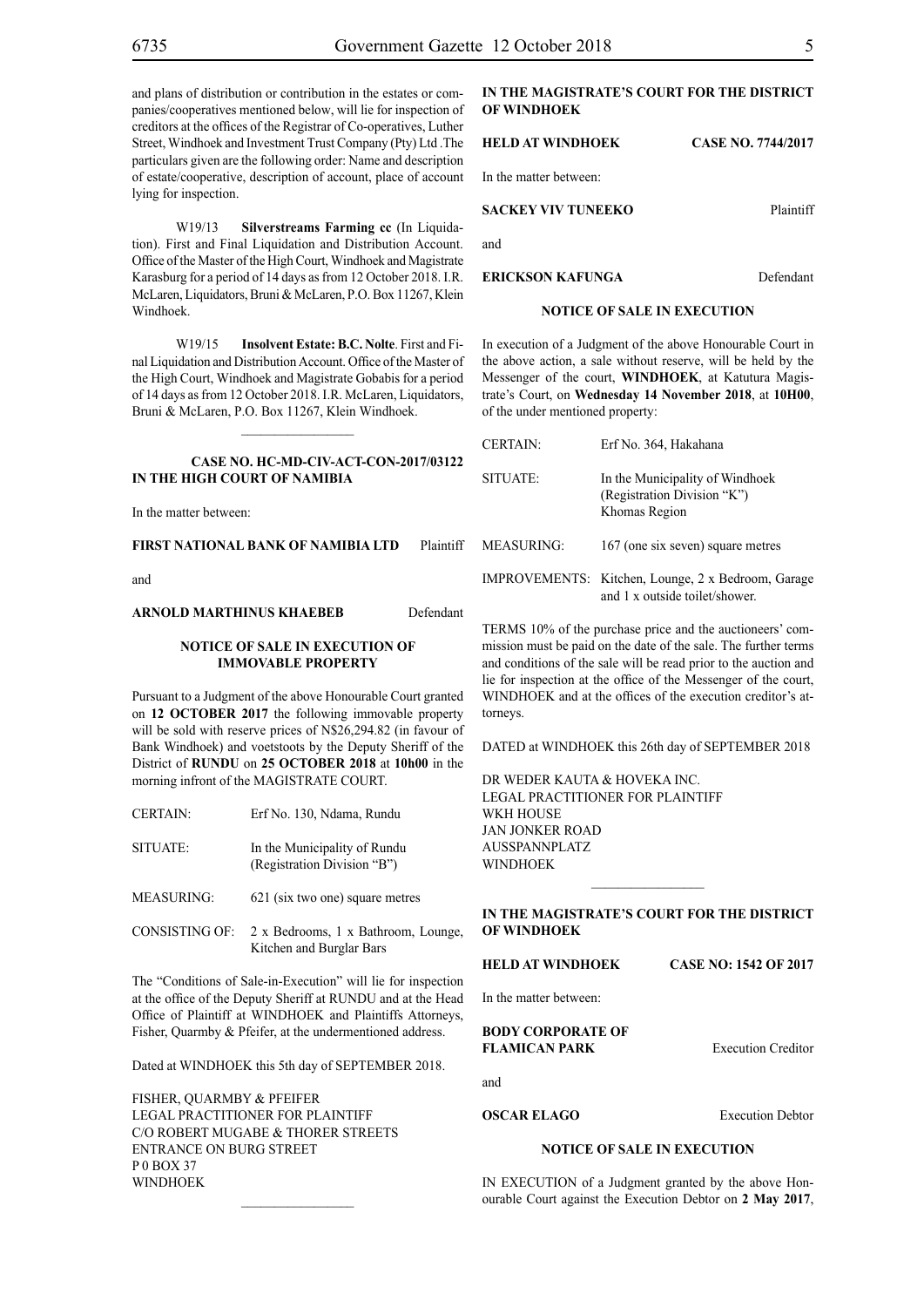the following property will be sold by public auction on **23 October 2018**, at **12H00** by the Messenger of the Court for the district of Windhoek in front of the Magistrate's Court, Mungunda Street, Katutura, Windhoek:

- (a) Section No. 31 as shown and more fully described on Section Plan No. 34/2009 in the development scheme known as Flamican Park, in respect of the land and building or buildings, situate at Remainder of Erf No 694 (A Portion of Erf 6593) Windhoek, in the Municipality of Windhoek, Registration Division "K", Khomas Region, of which the floor area, according to the said Sectional Plan, is 146 (One Hundred and Forty Six) square metres in extent; and
- (b) An undivided share in the common property in the development scheme, apportioned to that Section in accordance with the participation quota as endorsed on that Sectional Plan.

HELD under Sectional Deed of Transfer No. ST 115/2016, with all fixed improvements thereon.

Alleged improvements: 1 x Kitchen, 1 x Toilet, 1 x Office, 1 x Warehouse.

#### **MAIN CONDITIONS OF SALE:**

- 1. The Sale is subject to the provisions of the Magistrate's Court Act 32 of 1944, as. amended.
- 2. The property will be sold "voetstoots" according to the existing title deed.
- 3. One tenth of the purchase price will be payable immediately after the Sale in cash, the balance against transfer to be secured by a bank or building society guarantee.
- 4. The complete conditions of Sale may be inspected at the office of the Messenger of the Court, Windhoek (Tel no: 248568) and at the Plaintiffs Attorneys' offices at the undermentioned address.
- 5. The sale will be in Namibian Dollars and no bid less than N\$1,00 (ONE NAMIBIAN DOLLAR) will be accepted.

DATED AT WINDHOEK on 6 SEPTEMBER 2018.

VAN DER MERWE-GREEFF ANDIMA INC. ATTORNEYS FOR Plaintiff / EXECUTION CREDITOR 28 CHURCH STREET WINDHOEK

 $\mathcal{L}_\text{max}$ 

**HC-MD-CIV-MOT-EXP-2017/00364 IN THE HIGH COURT OF NAMIBIA, MAIN DIVISION, HELD AT WINDHOEK ON FRIDAY, THE 08th DAY OF DECEMBER 2017 BEFORE THE HONOURABLE JUSTICE UEITELE**

In the *ex parte* application of:

**NAMIBIA SALES & MARKETING CC** Applicant

#### **COURT ORDER**

Having heard **BAREND VILJOEN,** on behalf of the Applicant and having read the Application for HC-MD-CIV-MOT-EXP-2017/00364 and other documents filed of record:

## **IT IS HEREBY ORDERED THAT:**

- The *Rule Nisi* issued on 27 October 2017 is hereby confirmed.
- 2 The matter is removed from the roll and deemed Finalized.

#### BY ORDER OF THE COURT

#### REGISTRAR

TO: BAREND VILJOEN On behalf of Applicant Viljoen & Associates 1st floor Hidas Centre Nelson Mandela Avenue Windhoek Namibia

#### **CASINO'S AND GAMBLING HOUSE ACT, 1994**

 $\frac{1}{2}$ 

## **NOTICE OF APPLICATION IN TERMS OF THE CASINOS AND GAMBLING HOUSES ACT, 1994 (ACT 32 OF 1994) SECTION 16 (2) FOR TRANSFER OF A GAMBLING HOUSE LICENCE**

Notice is hereby given of the application for the transfer of a licence of which the details are given below. Any person who wishes to object to the application in terms of section 19 (1) may submit his/her objection in the prescribed manner to the secretary not later than 21 days after the publication of this notice.

| Name of applicant:                                                   | Noordoewer Investment<br>(Pty) Ltd                      |
|----------------------------------------------------------------------|---------------------------------------------------------|
| Type of license:                                                     | Gambling house license                                  |
| Name of accommodation<br>establishment or retail<br>liquor business: | Camel Lodge<br>Noordoewer                               |
| Name of proposed<br>transferee:                                      | Noordoewer Gambling (Pty) Ltd                           |
| Physical address of<br>premises to which the<br>application applies: | Camel Lodge International RD<br>Noordoewer<br>Karasburg |

 $S$ . SHIKONGO Director: Tourism and Gaming

#### **CASINO'S AND GAMBLING HOUSE ACT, 1994**

 $\mathcal{L}_\text{max}$ 

## **NOTICE OF APPLICATION IN TERMS OF THE CASI-NOS AND GAMBLING HOUSES ACT, 1994 (ACT 32 OF 1994) SECTION 16(3) FOR THE PERMANENT REMOVAL OF A GAMBLING HOUSE LICENSE**

Notice is hereby given of the application for the removal of a license of which the details are given below. Any person who wishes to object to the application in terms of section 19(1) may submit his/her objection in the prescribed manner to the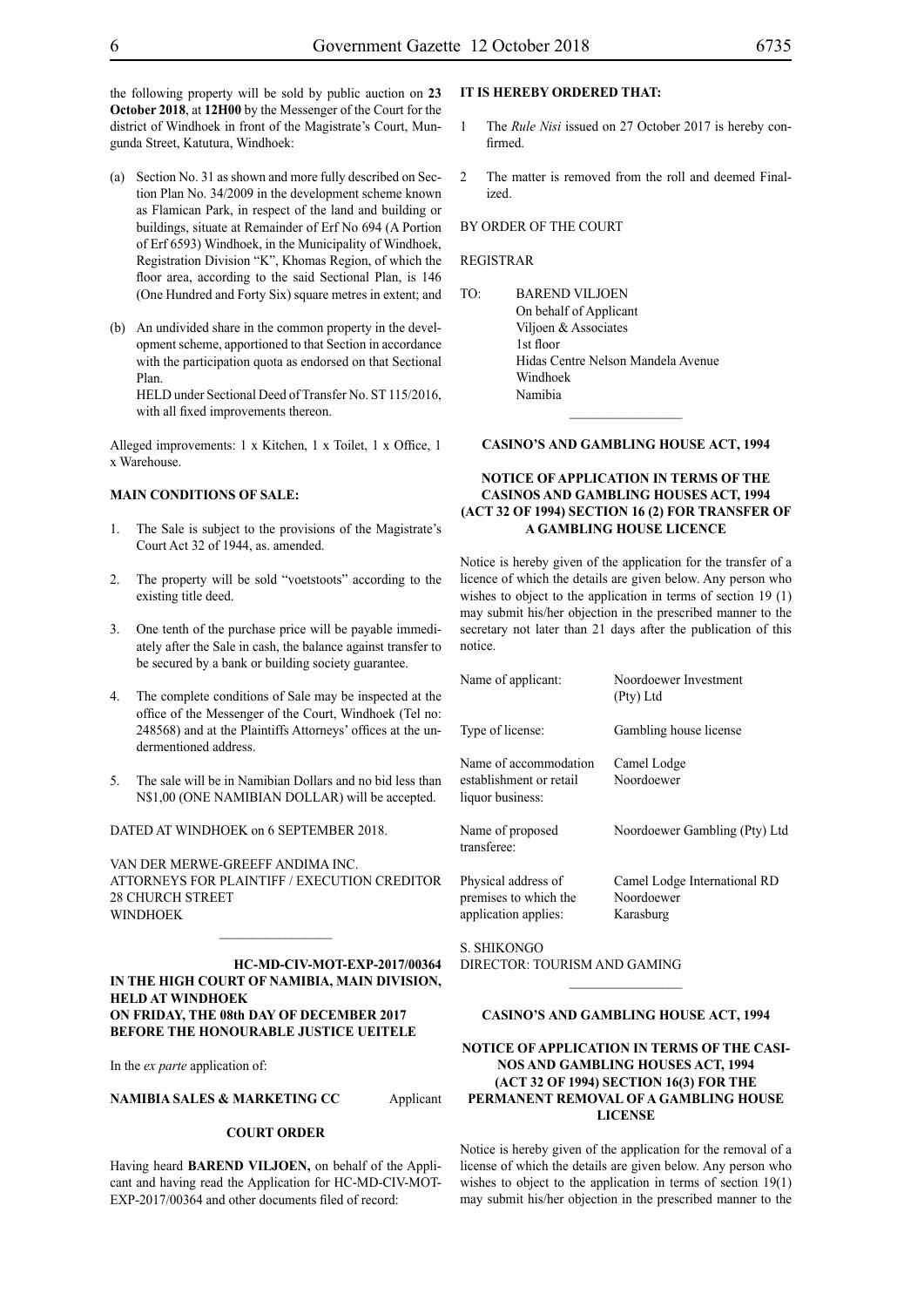secretary not later than 21 days after the publication of this notice.

| Name of applicant:      | Noordoewer Gambling (Pty) Ltd |
|-------------------------|-------------------------------|
| Type of license:        | Gambling house license        |
| Name of accommodation   | Camel Lodge                   |
| establishment or retail | Noordoewer                    |
| liquor business:        | Karasburg                     |
| Physical address of     | Erf 3032                      |
| premises to which the   | No.139 Sam Nujoma Avenue      |
| license will be moved:  | Walvis Bay                    |

Dr. S. Shikongo Director: Tourism and Gaming

#### **NOTICE OF LOST LAND TITLE NO. 350**

 $\frac{1}{2}$ 

Notice is hereby given that I, **Petrus Jakobus Draghoender**  intend to apply for a certified copy of:

| <b>CERTAIN:</b>  | Portion 1 of the Farm Klein Aub<br>No. 350 |
|------------------|--------------------------------------------|
| MEASURING:       | 138,0362                                   |
| SITUATE:         | Rehoboth                                   |
| DATED:           | 9 October 1992                             |
| the property of: | late Sofia Jakob Botes                     |

All persons who object to the issue of such copy are hereby required to lodge their objections in writing with the Registrar within three weeks from the publication of this notice.

Dated at Windhoek this 3rd day of October 2018.

P. J. DRAGHOENDER p.o. box 70040 **KHOMASDAL WINDHOEK** 

#### **THE ALIENS ACT, 1937 NOTICE OF INTENTION OF CHANGE OF SURNAME**

 $\frac{1}{2}$ 

I, **joseph petrus**, residing at 43 Marenami Street, Oluna, Ondangwa and carrying on business of Car Tyre Sales intend applying to the Minister of Home Affairs for authority under section 9 of the Aliens Act, 1937, to assume the surname **kaloshapi** for the reasons that **PETRUS** is our father's first name, while surname in our norms refers to the name of your grandfather that is why we want to assume our grandfather's name.

I previously bore the name **joseph petrus.**

I intent also applying for authoritiy to change the surname of my wife **KRISTI HILENI INGANDIPEWA** and minor child **PAULUS MEMORY TETEKELA to KALOSHAPI**.

Any person who objects to the assumption of the said surname of **kaloshapi** should as soon as may be lodge his or her objection, in writing, with a statement of his or her reasons therefor, with the Magistrate of Windhoek.

**j. petrus ondangwa NAMIBIA**

## **THE ALIENS ACT, 1937 NOTICE OF INTENTION OF CHANGE OF SURNAME**

 $\frac{1}{2}$ 

I, **linda kakhoya kambinda**, residing at Erf No. 253-18, Tolla Street, Greenwell Matongo and unemployed intend applying to the Minister of Home Affairs for authority under section 9 of the Aliens Act, 1937, to assume the surname **MBWETI** for the reasons that father carries the surname **MBWETI** and **KAMBINDA** stands as father's second name.

I previously bore the name **lindakakhoyakambinda.**

Any person who objects to the assumption of the said surname of **MBWETI** should as soon as may be lodge his or her objection, in writing, with a statement of his or her reasons therefor, with the Magistrate of Windhoek.

**l. k. kambinda windhoek NAMIBIA**

## **THE ALIENS ACT, 1937 NOTICE OF INTENTION OF CHANGE OF SURNAME**

 $\frac{1}{2}$ 

I, **matride netumbo kalaputse paulus**, residing at Okanenge, Oniipa and a student intend applying to the Minister of Home Affairs for authority under section 9 of the Aliens Act, 1937, to assume the surname **amoomo** for the reasons that I want to change from **PAULUS** to **AMOOMO**.

I previously bore the name **matride netumbo kalaputse paulus.**

Any person who objects to the assumption of the said surname of **amoomo** should as soon as may be lodge his or her objection, in writing, with a statement of his or her reasons therefor, with the Magistrate of Windhoek.

**m. n. k. paulus oniipa NAMIBIA**

## **THE ALIENS ACT, 1937 NOTICE OF INTENTION OF CHANGE OF SURNAME**

 $\frac{1}{2}$ 

I, **sebastian tuneeko**, residing at Erf 14, Lucia Street, Greenwell Matongo, Windhoek and unemployed intend applying to the Minister of Home Affairs for authority under section 9 of the Aliens Act, 1937, to assume the surname **hiyanja** for the reasons the change of surname from **TUNEEKO** to **HIYANJA** is to honour my biological mother. The fact that she passed away when I was six years old is the only reason to show my love to her and other reason the surname I have now is not my biological father.

I previously bore the name **sebastian tuneeko.**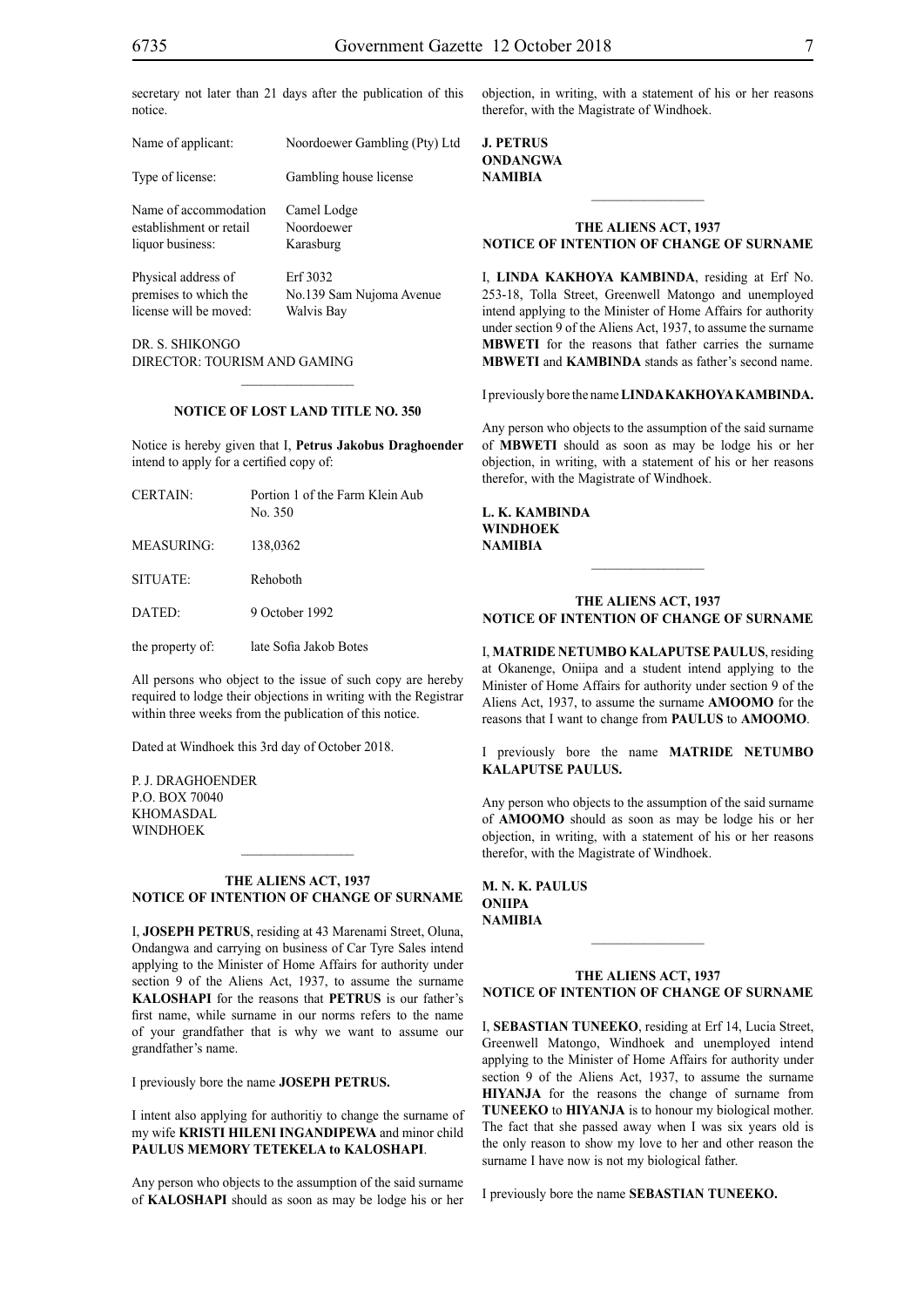Any person who objects to the assumption of the said surname of **HIYANJA** should as soon as may be lodge his or her objection, in writing, with a statement of his or her reasons therefor, with the Magistrate of Windhoek.

**s. tuneeko windhoek NAMIBIA**

## **THE ALIENS ACT, 1937 NOTICE OF INTENTION OF CHANGE OF SURNAME**

 $\frac{1}{2}$ 

I, **lenaline mutaleni simon**, unemployed intend applying to the Minister of Home Affairs for authority under section 9 of the Aliens Act, 1937, to assume the surname **NEKWAYA** for the reasons that I want to change it, because it's wrong.

I previously bore the name **lenaline mutaleni simon.**

Any person who objects to the assumption of the said surname of **nekwaya** should as soon as may be lodge his or her objection, in writing, with a statement of his or her reasons therefor, with the Magistrate of Windhoek.

**l. m. simon NAMIBIA**

## **THE ALIENS ACT, 1937 NOTICE OF INTENTION OF CHANGE OF SURNAME**

I, **Petronilla Namvhura nehare**, residing at Rundu and unemployed intend applying to the Minister of Home Affairs for authority under section 9 of the Aliens Act, 1937, to assume the surname **sikongo** for the reasons that **SIKONGO** is the family surname.

I previously bore the name **Petronilla Namvhura nehare.**

Any person who objects to the assumption of the said surname of **sikongo** should as soon as may be lodge his or her objection, in writing, with a statement of his or her reasons therefor, with the Magistrate of Windhoek.

**P. N. nehare rundu NAMIBIA**

## **THE ALIENS ACT, 1937 NOTICE OF INTENTION OF CHANGE OF SURNAME**

 $\mathcal{L}_\text{max}$ 

I, **nduulimevava milka josefa**, residing at Onamnama and a pupil intend applying to the Minister of Home Affairs for authority under section 9 of the Aliens Act, 1937, to assume the surname **HINAUNJE** for the reasons that **HINAUNJE** is the family name.

I previously bore the name **NDUULIMEVAVA MILKA josefa.**

Any person who objects to the assumption of the said surname of **HINAUNJE** should as soon as may be lodge his or her objection, in writing, with a statement of his or her reasons therefor, with the Magistrate of Windhoek.

**n. m. josefa onamnama NAMIBIA**

#### **THE ALIENS ACT, 1937 NOTICE OF INTENTION OF CHANGE OF SURNAME**

 $\frac{1}{2}$ 

I, **gabriel nghiakepunye lucas**, residing at Oshikango and a student intend applying to the Minister of Home Affairs for authority under section 9 of the Aliens Act, 1937, to assume the surname **fillemon** for the reasons that all my qualifications have **FILLEMON**.

I previously bore the name **gabriel nghiakepunye lucas.**

Any person who objects to the assumption of the said surname of **fillemon** should as soon as may be lodge his or her objection, in writing, with a statement of his or her reasons therefor, with the Magistrate of Windhoek.

## **g. N. lucas OSHIKANGO NAMIBIA**

## **THE ALIENS ACT, 1937 NOTICE OF INTENTION OF CHANGE OF SURNAME**

 $\frac{1}{2}$ 

I, **HENDRIK STEPHANUS FLEERMUYS**, residing at Windhoek and employed as a sound technician at DB Audio Namibia intend applying to the Minister of Home Affairs for authority under section 9 of the Aliens Act, 1937, to assume the surname **VRIES** for the reasons that I want to change surnames from my mother to my grandfather (**VRIES**) to carry on the family surname.

I previously bore the name **HENDRIK STEPHANUS FLEERMUYS.**

Any person who objects to the assumption of the said surname of **VRIES** should as soon as may be lodge his or her objection, in writing, with a statement of his or her reasons therefor, with the Magistrate of Windhoek.

**H. S. FLEERMUYS windhoek NAMIBIA**

#### **THE ALIENS ACT, 1937 NOTICE OF INTENTION OF CHANGE OF SURNAME**

 $\frac{1}{2}$ 

I, **venelanba Joseph**, residing at Oshikondilongo Village, Oshana Region and self-employed intend applying to the Minister of Home Affairs for authority under section 9 of the Aliens Act, 1937, to assume the name and surname **VENERANDA** NAMANDJE for the reasons that I want Namibian ID. The surname which is on the South African ID is wrong. I also want to change my birth year and my name.